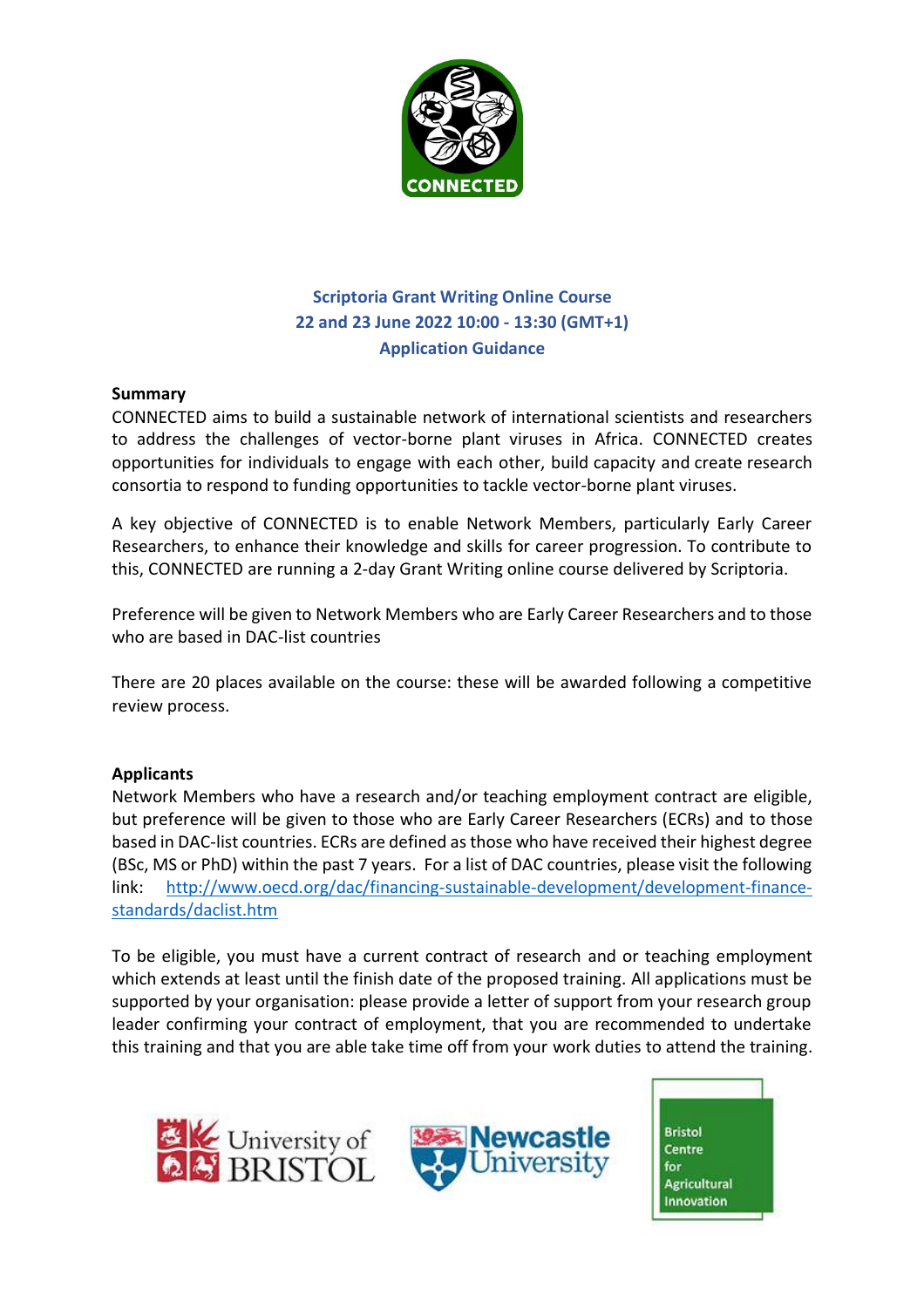

### **Reporting and evaluation**

At the outset and upon completion of the training, awardees will be required to complete a short evaluation form. Awardees will also be required to complete a follow up questionnaire 6 – 12 months later. The Network Team may also request that the awardee's group leader complete a related questionnaire for assessing change resulting from the training course.

We would also like some awardees to briefly contribute their reflections on the course during sessions at the CONNECTED online conference which is the following week ( $28 - 30$  June 2022).

### Application form:

- 1. Applicant details please complete all sections
- 2. Benefit of the training to the applicant please detail how this training opportunity will contribute to your professional development in the CONNECTED research field (maximum 400 words). Main points to include:
	- a. Your current area of research and your work responsibilities
	- b. The potential of this training to development your career in the field of plant vector-borne disease
	- c. Your opportunities to use and share the learning you will receive with colleagues
- 3. Previous CONNECTED funding please let us know if you have received funding from CONNECTED to date and what for/how much.
- 4. Required additional documents please enclose your CV with the application form, this should include information on your current employment, education, publications, conferences, training courses undertaken and any previous awards. Please also include a letter of support from your group leader confirming (a) your contract of employment at your institution, (b) that you are recommended to undertake this training (c) you are able take time off from your work duties to attend the training
- 5. Confirmation section Please complete
- 6. Signature Please complete